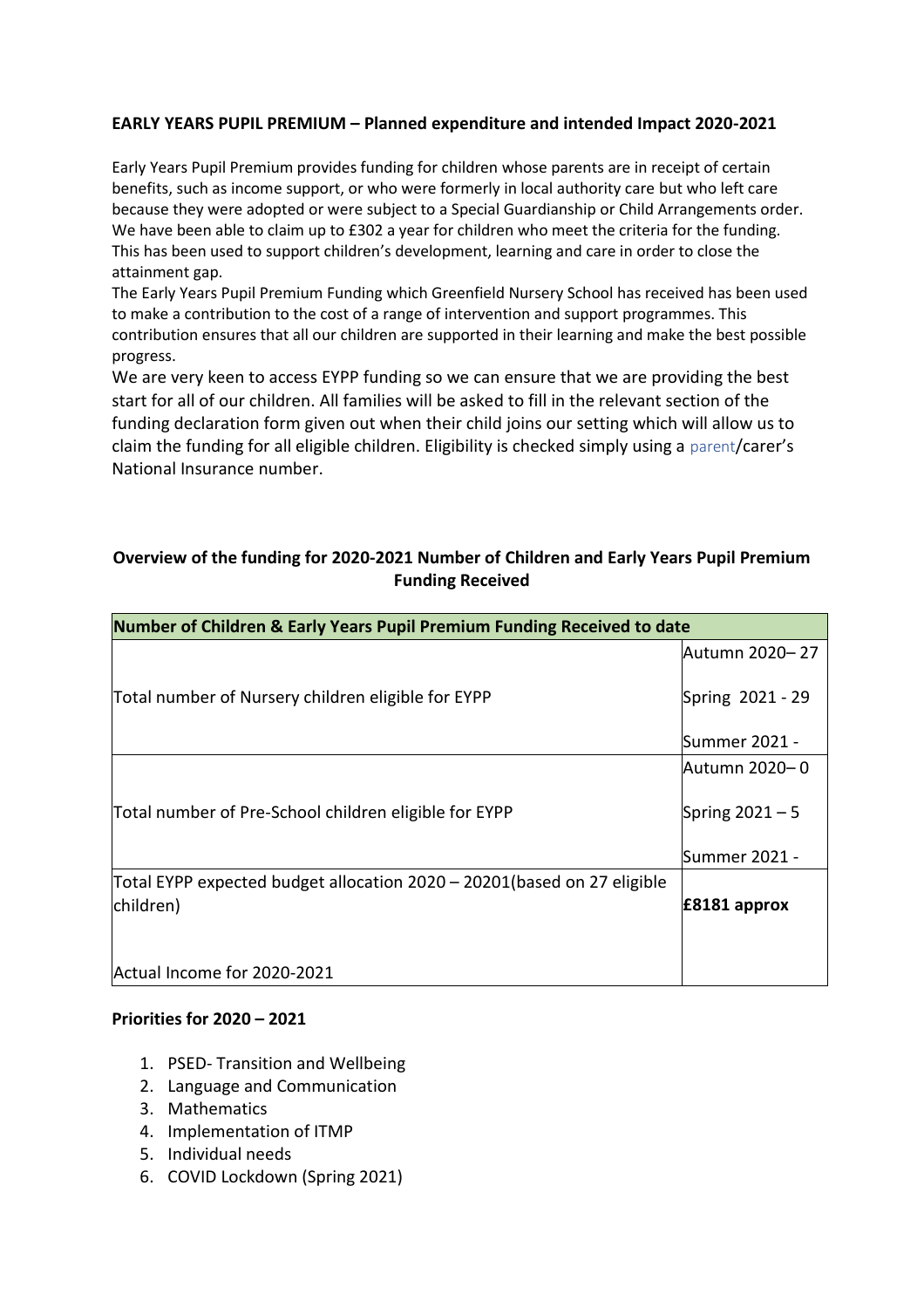| Nature of planned support and expenditure Autumn 2020-<br>2021                                                                                                                                                                                                                                                                                                               | <b>Expected Budget £2727</b> |  |
|------------------------------------------------------------------------------------------------------------------------------------------------------------------------------------------------------------------------------------------------------------------------------------------------------------------------------------------------------------------------------|------------------------------|--|
| Area of need – Personal, Social and Emotional Development -transition and wellbeing                                                                                                                                                                                                                                                                                          |                              |  |
| Employment of additional part time staff members to assist KPs in supporting<br>$\bullet$<br>transition and wellbeing into Nursery up until December 2020 - £1750<br>Resources to support specific needs and interests - £370<br>Implementation of ITMP to meet children's learning needs-ENVIRONMENT- £0<br>Behaviour support training - £120<br>Starting school books £100 |                              |  |
| Area of Need - Language and Communication Provision                                                                                                                                                                                                                                                                                                                          |                              |  |
| Wellcomm - assessment and interventions- £0                                                                                                                                                                                                                                                                                                                                  |                              |  |
| Area of Need - Individual Provision                                                                                                                                                                                                                                                                                                                                          |                              |  |
| Fencing of the Nursery Garden - £299                                                                                                                                                                                                                                                                                                                                         |                              |  |
| <b>Actual Income for Autumn £2667</b>                                                                                                                                                                                                                                                                                                                                        |                              |  |
| Total Spend: £2639<br>Nature of planned support and expenditure Spring 2020-                                                                                                                                                                                                                                                                                                 |                              |  |
| 2021                                                                                                                                                                                                                                                                                                                                                                         | <b>Expected Budget £3400</b> |  |
| <b>Area of Need- Communication and language</b>                                                                                                                                                                                                                                                                                                                              |                              |  |
| resources £600<br>books £130                                                                                                                                                                                                                                                                                                                                                 |                              |  |
| <b>Area of Need- Involvement and Wellbeing</b>                                                                                                                                                                                                                                                                                                                               |                              |  |
| resources £300                                                                                                                                                                                                                                                                                                                                                               |                              |  |
| <b>Area of Need- Physical Development</b>                                                                                                                                                                                                                                                                                                                                    |                              |  |
| Pre-School garden £500                                                                                                                                                                                                                                                                                                                                                       |                              |  |
| Area of Need- COVID Lockdown                                                                                                                                                                                                                                                                                                                                                 |                              |  |
| Vouchers £725                                                                                                                                                                                                                                                                                                                                                                |                              |  |
| Total Spend: £2255 (28.01.2021)                                                                                                                                                                                                                                                                                                                                              |                              |  |